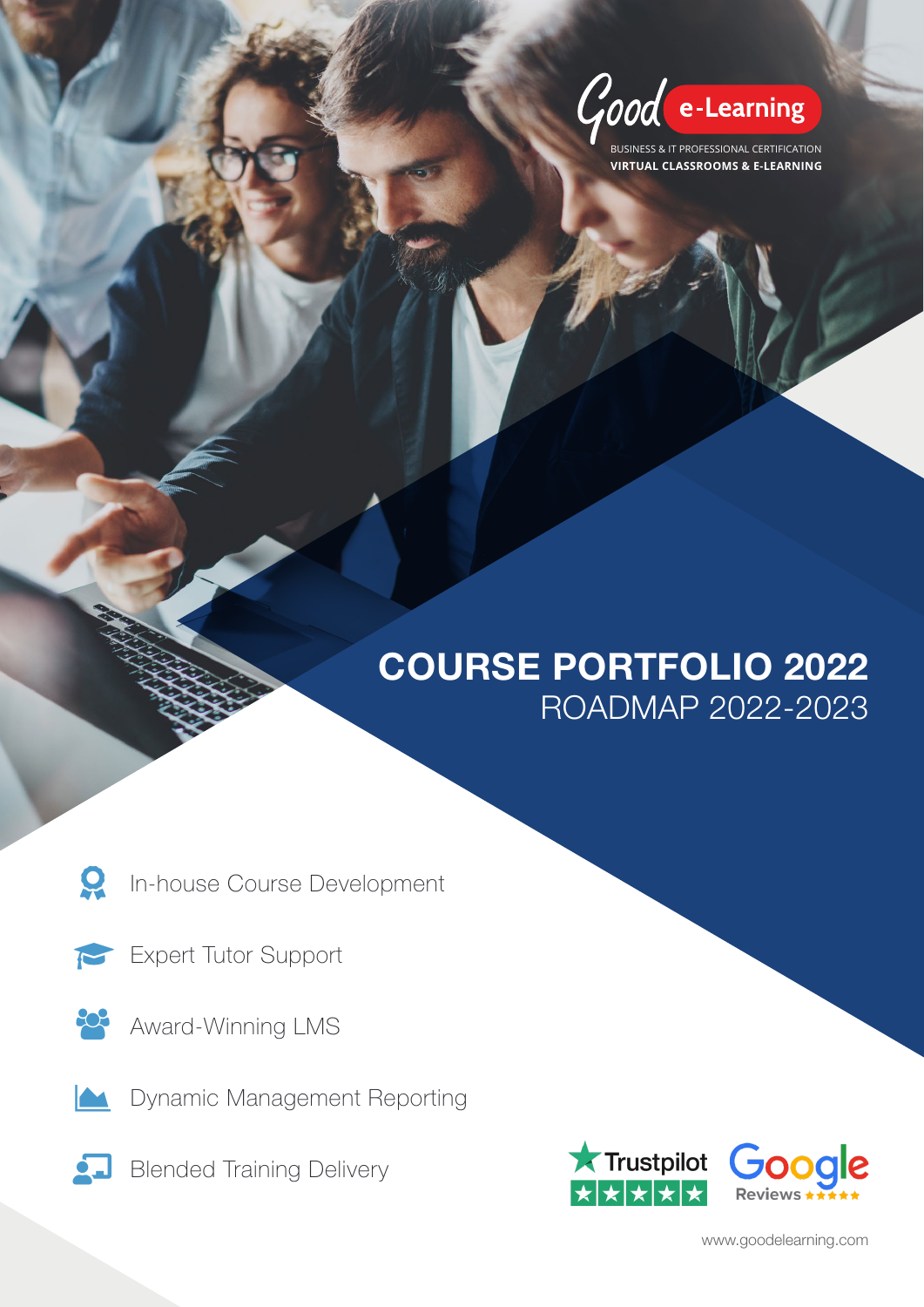# A Professionally Accredited Training Portfolio

Covering Key Business and IT Domains

# Enterprise Architecture

**TOGAF®** Essentials 2018 **TOGAF® Business Architecture** TOGAF<sup>®</sup> 9 Foundation ■ TOGAF<sup>®</sup> 9 Certified (level 1 & 2) ■ ArchiMate<sup>®</sup> 3 Practitioner (level 1 & 2)

## IT Service Management

| Certified Agile Service Manager (CASM) <sup>®</sup>                         |
|-----------------------------------------------------------------------------|
| $\blacksquare$ ITIL <sup>®</sup> 4 Foundation                               |
| <b>TIL®</b> 4 Specialist: Create, Deliver & Support (CDS)                   |
| TIL® 4 Specialist: Drive Stakeholder Value (DSV)                            |
| ITIL <sup>®</sup> 4 Specialist: High Velocity IT (HVIT)                     |
| <b>THE 4 Strategist: Direct, Plan &amp; Improve (DPI)</b>                   |
| $\blacksquare$ ITIL <sup>®</sup> 4 Leader: Digital & IT Strategy (DITS)     |
| TIL <sup>®</sup> 4 Managing Professional (MP) Transition                    |
| <b>THE SECT</b> 1 Specialist: Sustainability in Digital & IT Strategy       |
| TIL <sup>®</sup> 4 Specialist: Cloud Acquisition & Management               |
| ■ The Rational IT Model <sup>™</sup> (TRIM) Foundation - <b>Coming Soon</b> |
| M o V <sup>®</sup> Foundation - <b>Coming Soon</b>                          |

M\_o\_V<sup>®</sup> Practitioner - **Coming Soon** 

# DevOps & SRE

| DevOps Foundation (DOFD) <sup>®</sup> |  |
|---------------------------------------|--|
| DevOps Leader (DOL) <sup>®</sup>      |  |
| SRE Foundation (SREF) <sup>®</sup>    |  |
| SRE Practitioner (SREP) <sup>®</sup>  |  |

- DevSecOps Foundation (DSOF)<sup>®</sup>
- DevSecOps Practitioner (DSOP)<sup>®</sup> **Coming Soon**
- DevOps Engineering Foundation (DOEF<sup>®</sup> **Coming Soon**
- DevOps Engineering Practitioner (DOEF)<sup>®</sup> **Coming Soon**
- **Value Stream Management Foundation Coming Soon**

## Project & Programme Management

| PRINCE2 <sup>®</sup> Foundation                    |
|----------------------------------------------------|
| PRINCE2 <sup>®</sup> Practitioner                  |
| MSP® Foundation                                    |
| MSP <sup>®</sup> Practitioner                      |
| PRINCE2 Agile <sup>®</sup> Foundation              |
| PRINCE2 Agile <sup>®</sup> Practitioner            |
| AgilePM <sup>®</sup> Foundation                    |
| AgilePM <sup>®</sup> Practitioner                  |
| AgilePgM <sup>®</sup> Foundation                   |
| M_o_R® Foundation                                  |
| M $\circ$ R® Practitioner                          |
| MoP <sup>®</sup> Foundation - <b>Coming Soon</b>   |
| MoP <sup>®</sup> Practitioner - <b>Coming Soon</b> |
| P30 <sup>®</sup> Foundation - <b>Coming Soon</b>   |
| P30 <sup>®</sup> Practitioner - <b>Coming Soon</b> |
|                                                    |

## Business Process & Analysis

| BPMN <sup>™</sup> 2.0 (level 1 & 2)                                   |
|-----------------------------------------------------------------------|
| Agile Business Analyst (AgileBA®) Foundation                          |
| Agile Business Analyst (AgileBA®) Practitioner                        |
| Certified Business Analysis Professional (CBAP®) - <b>Coming Soon</b> |
| Certified Business Relationship Manager (CBRM®) - <b>Coming Soon</b>  |
| Better Business Cases <sup>**</sup> Foundation - <b>Coming Soon</b>   |
| Better Business Cases <sup>™</sup> Practitioner - <b>Coming Soon</b>  |
|                                                                       |

## Digital Transformation

| AqileSHIFT <sup>®</sup> Certification        |
|----------------------------------------------|
| Change Management Foundation                 |
| Change Management Practitioner               |
| $\blacksquare$ IT4IT <sup>m</sup> Foundation |
|                                              |

## IT Governance & Compliance

- COBIT<sup>®</sup> 2019 Foundation
- GDPR Action & Implementation
- CGEIT Governance of Enterprise IT Coming Soon

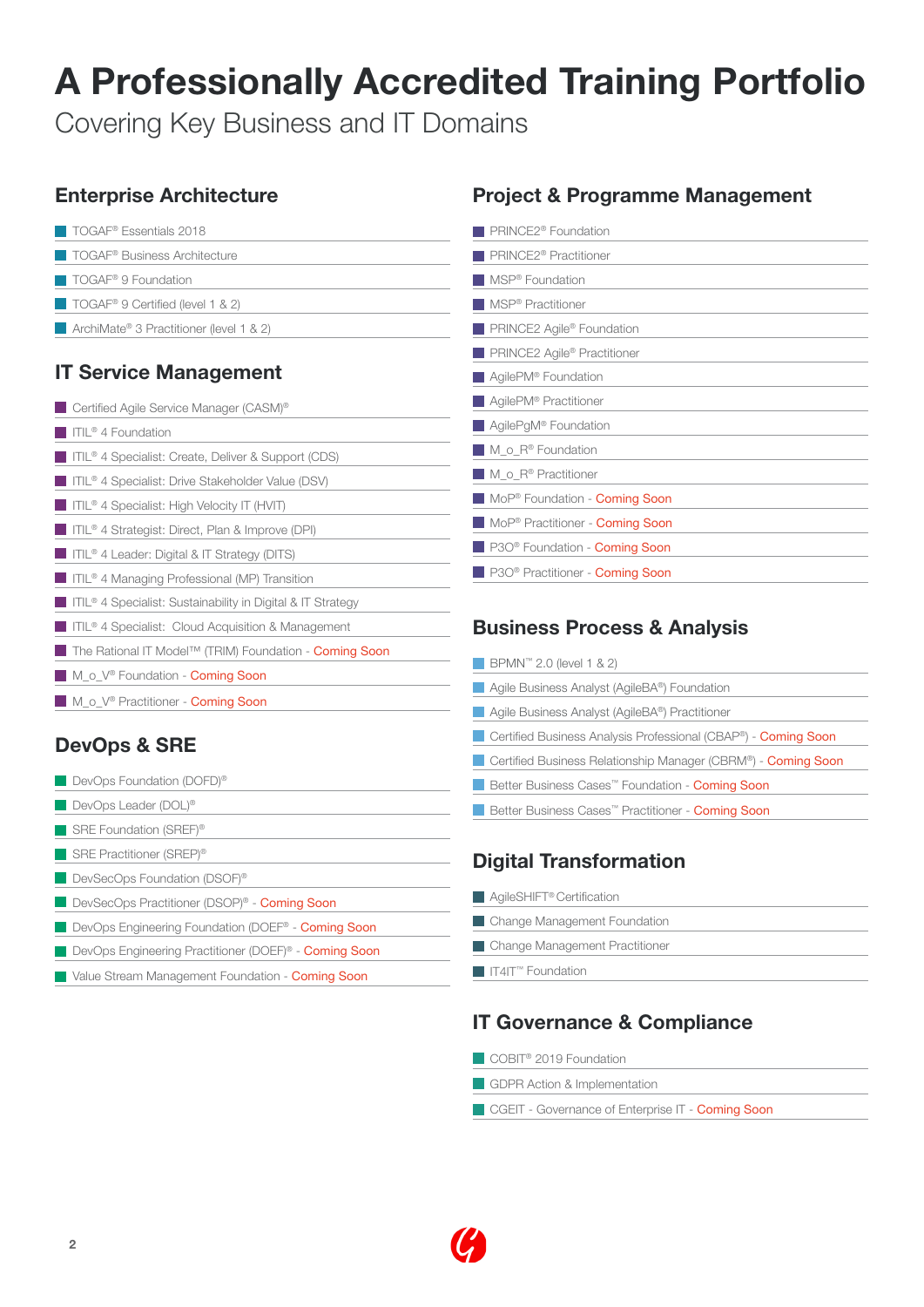## Cyber Security & Cloud

| Resilia <sup>®</sup> Foundation                          |
|----------------------------------------------------------|
| Resilia <sup>®</sup> Practitioner                        |
| CISA <sup>®</sup> Exam Preparation                       |
| CISM <sup>®</sup> - Coming Soon                          |
| <b>CISSP<sup>®</sup></b> - Coming Soon                   |
| $\Box$ CompTIA A+                                        |
| CompTIA Network+                                         |
| CompTIA Security+                                        |
| CompTIA Cybersecurity Analyst (CySA+)                    |
| CompTIA Advanced Security Practitioner (CASP+)           |
| CompTIA Cloud Essentials                                 |
| CompTIA IT Fundamentals                                  |
| CompTIA Linux+                                           |
| ComTIA PenTest+                                          |
| CompTIA Server+                                          |
| Professional Cloud Service Manager (PCSM®) - Coming Soon |

## SCRUM & Agile

|  |  |  | Agile & Scrum Foundation (ASF <sup>®</sup> ) - <b>Coming Soon</b> |  |  |  |
|--|--|--|-------------------------------------------------------------------|--|--|--|
|--|--|--|-------------------------------------------------------------------|--|--|--|

**Agile Scrum Master (ASM®) - Coming Soon** 

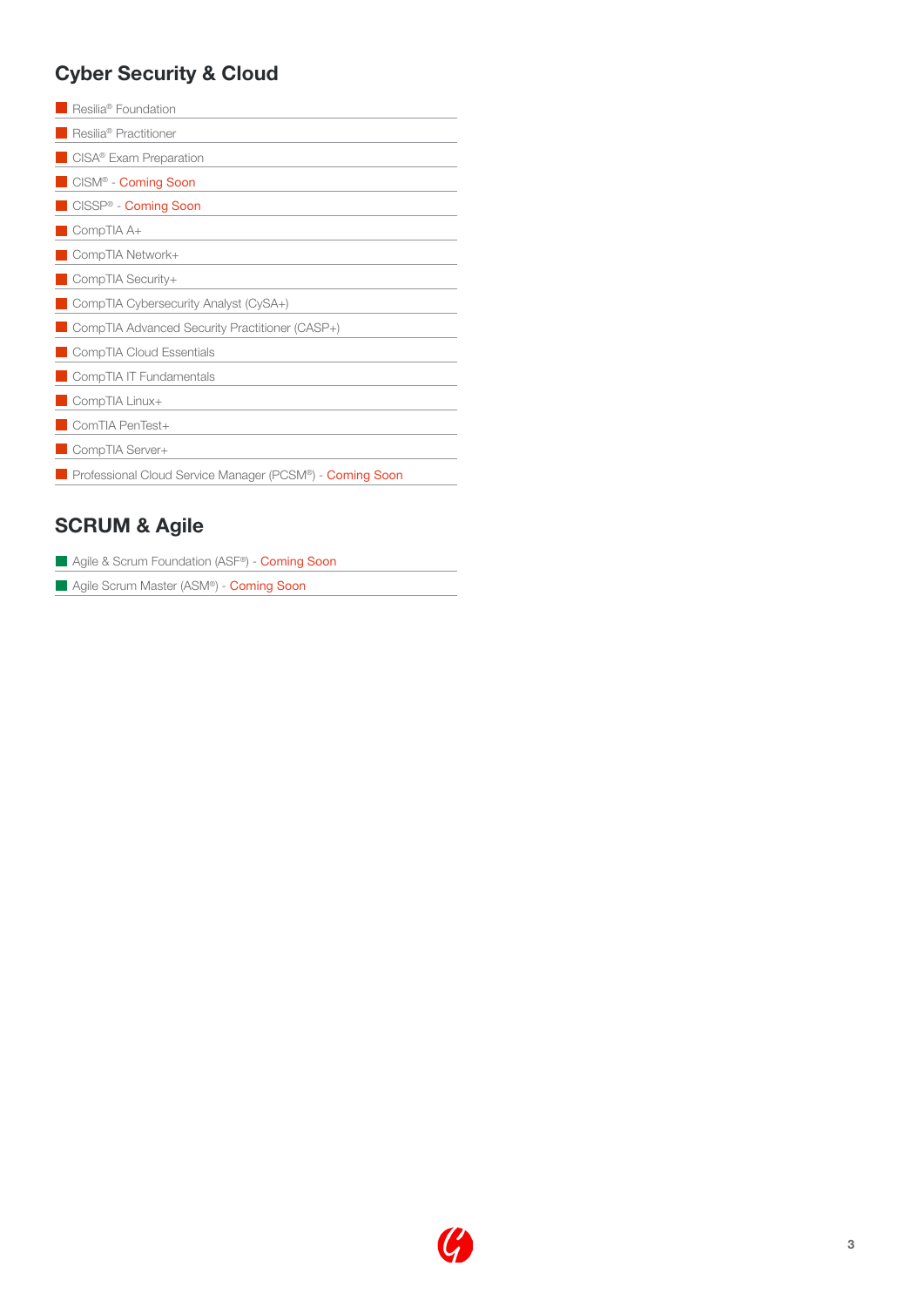# Good e-Learning Vs the Competition

The Most Enjoyable and Engaging Learning Experiences

### Standard e-Learning: Good e-Learning Offers so Much More:



# Good e-Learning:

Experts in Managing Enterprise-Wide Training Programs

| <b>Total Licenses</b>                       | <b>Total Students</b>       | <b>Total Certified</b>  | <b>Total Awaiting Exam</b>                                       |
|---------------------------------------------|-----------------------------|-------------------------|------------------------------------------------------------------|
| 1000                                        | 890<br>$+150$               | 250<br>$+75$            | $175 + 75$                                                       |
| Unassigned: 110                             | Percentage: 89%             | Percentage: 28%         | Percentage: 19%                                                  |
|                                             |                             |                         |                                                                  |
|                                             |                             |                         | Duration: 1-Mar-2021 to 31-May-2021<br><b>Students Off Track</b> |
| <b>Training Plan</b><br>Avg Time to Certify | <b>Not Started Studying</b> | No Progress last 7 days |                                                                  |
| 12h 30m                                     | 225<br>$-90$                | $+20$                   | 45<br>$+75$                                                      |

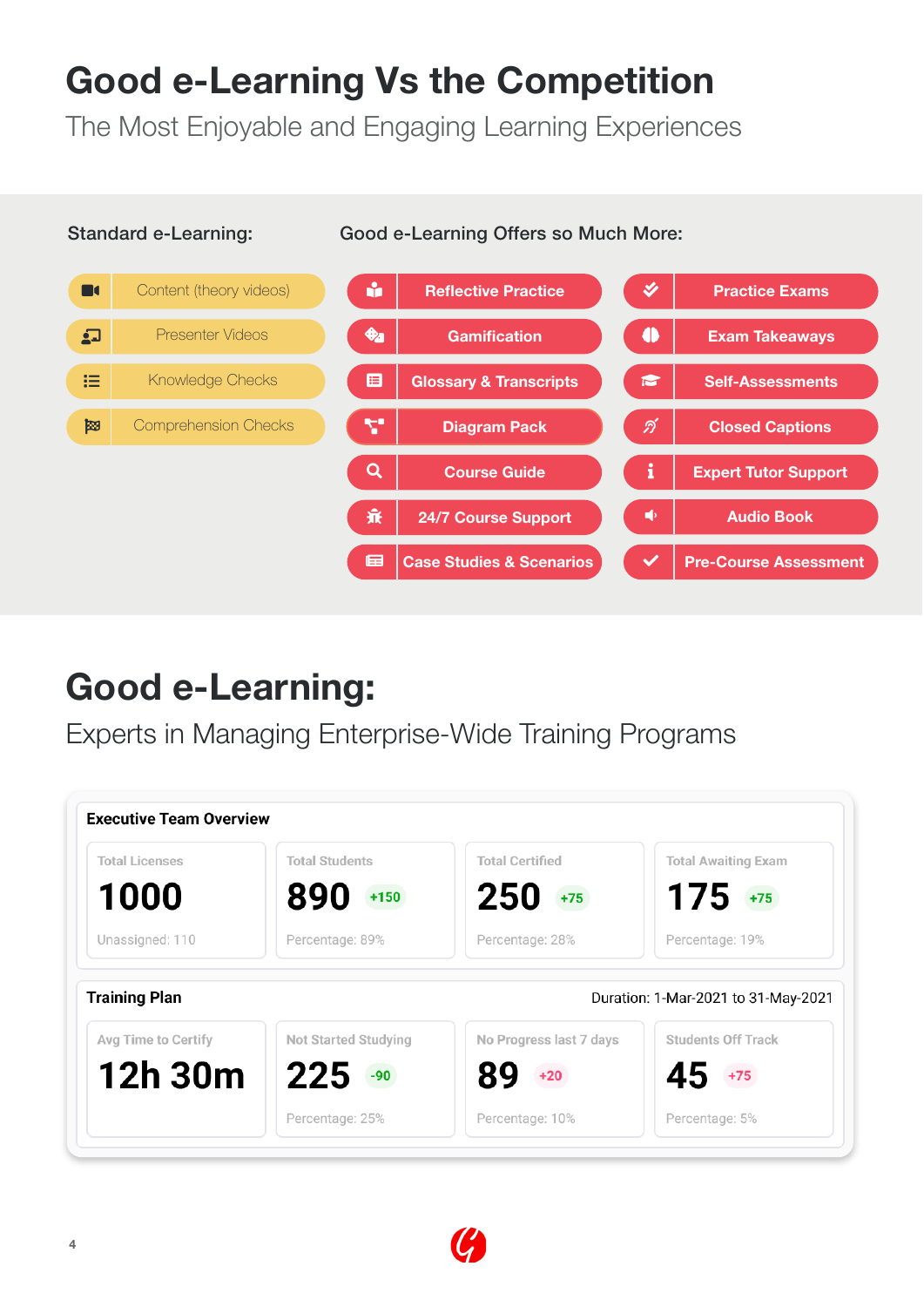# Endorsed by the Experts

What the Experts say About our Training Courses



## Mark Smalley - Leading ITIL Author and International Speaker

**66** Many individuals and corporate organizations around the world use Good e-Learning to remain relevant in today's changing world. Their ITIL courses are attractively presented and easy to follow giving students the best possible chance at succeeding in the examination **55** 



## Ivor Macfarlane - Leading DevOps Consultant and Author

 Good e-Learning's DevOps courses completely cover the DOI syllabus and add valuable extras to ensure that both learning and understanding the content is as easy as possible. Perfect for applying the ideas and concepts of both DevOps and ITIL in realworld situations! **99** 



### Claudine Peet - Leading Project Management Expert

 Good e-Learning courses provide a holistic approach to learning - with very clear and easy to understand videos and graphics, and excellent scenarios and exam simulations. All of which provide the learner with everything they need to prepare for and be successful in the examination **99** 



## Roger Evernden - Leading EA Expert and International Speaker

 There are plenty of TOGAF courses on the market. Good e-Learning stand out for 3 reasons: 1) An intuitive and easy to use interface; 2) They go way beyond standard training requirements; 3) This is all backed-up by a team of knowledgeable and experienced professionals 55



### David Cannon - Leading ITIL Consultant, Author and Ambassador

 Good e-Learning achieves what many thought was not possible - an online course that is straight forward and gets complex material across in a fun and engaging manner. Easy-to-follow graphics, voiceovers and videos make the subject matter memorable especially important for preparing for the exam! **99** 



### Antony della Porta - Leading BA Strategist, Advisor and Coach

 Good e-Learning is a bit of an understatement - it should be "Great" e-Learning, as they provide a practical and realistic approach to the learning AND understanding of the courses they present such as Agile Business Analyst (AgileBA) and Agile Project Management (AgilePM) **99**